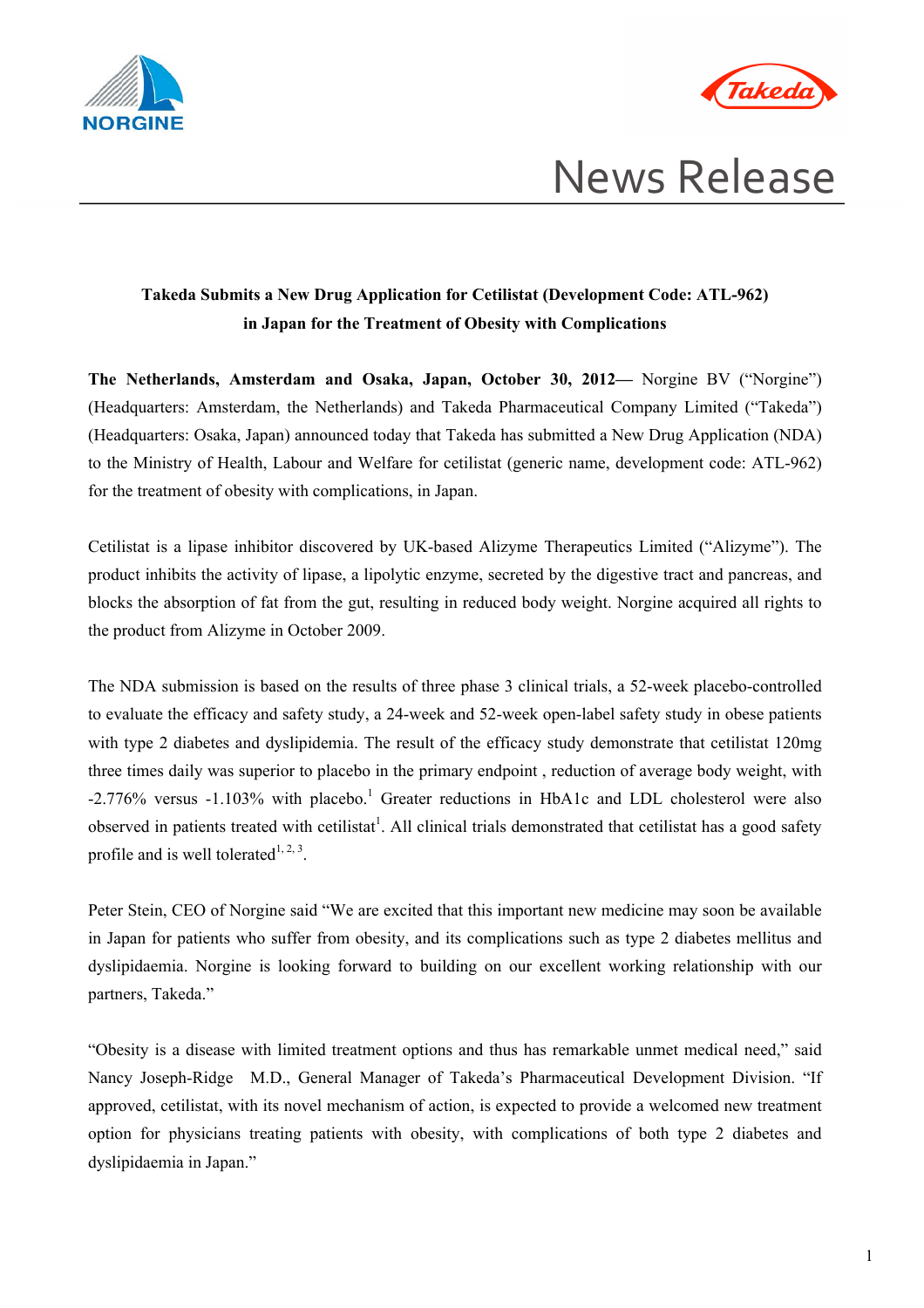# **References**

- 1. A Phase 3, Multicentre, Randomized, Stratified, Placebo-controlled, Double-blind, Parallel-group Study to Investigate the Efficacy and Safety of ATL-962 in Obese Patients with Type 2 Diabetes and Dyslipidemia. Protocol No. ATL-962/CCT-002. Takeda Pharmaceutical Company Limited, Osaka, Japan
- 2. A Phase 3, Open-Label Study to Investigate the Efficacy and Safety of ATL-962 in Obese Patients with Type 2 Diabetes and Dyslipidemia. Protocol No. ATL-962/OCT-001. Takeda Pharmaceutical Company Limited, Osaka, Japan
- 3. A Phase 3, Open-Label, Multicenter Study to Evaluate the Safety and Efficacy of Long-term Treatment with ATL-962 in Obese Patients with Type 2 Diabetes Mellitus and Dyslipidemia. Protocol No. ATL-962/OCT-002. Takeda Pharmaceutical Company Limited, Osaka, Japan